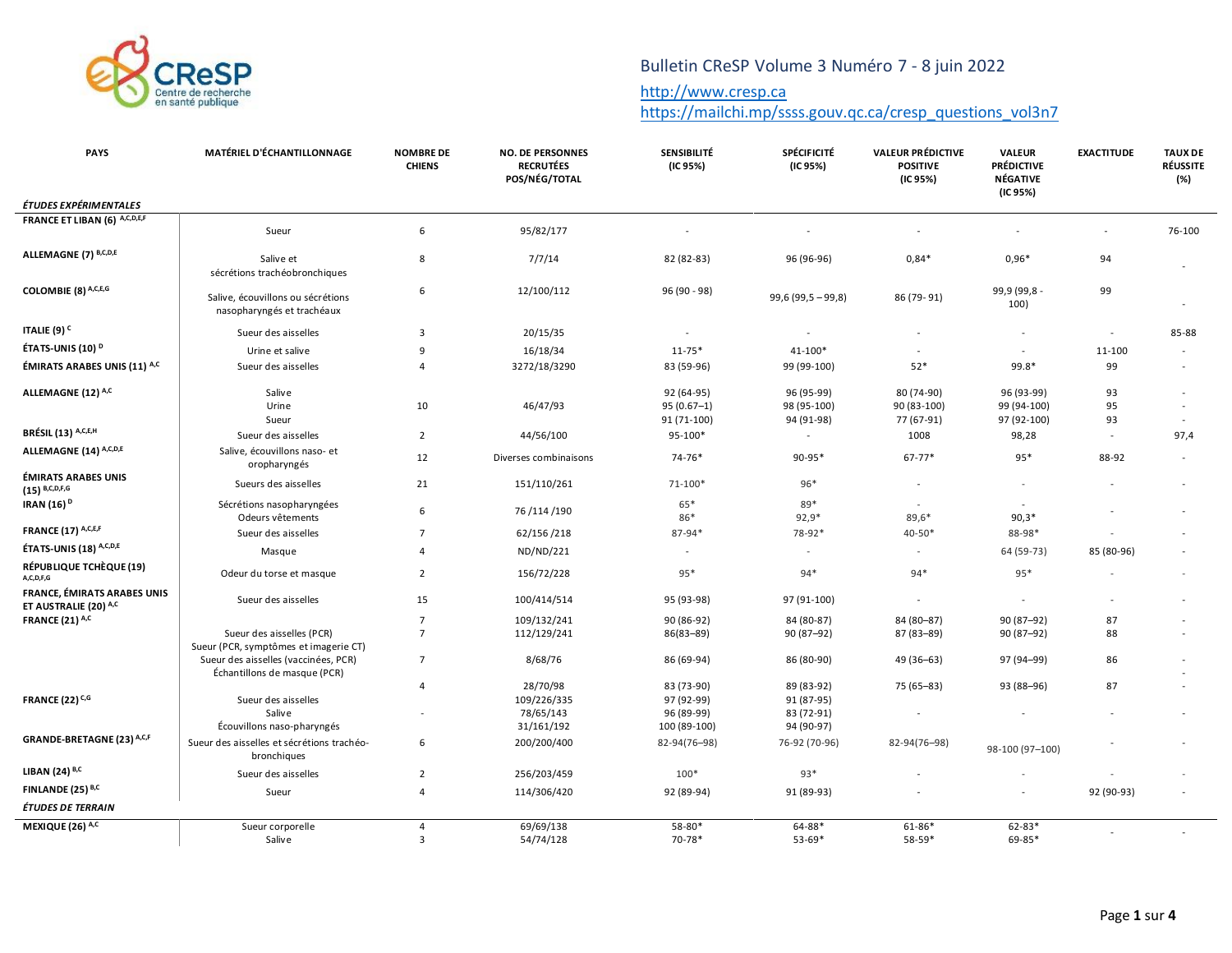Conception de l'étude : <sup>A :</sup> À l'aveugle pour le chien et l'entraineur ; <sup>B :</sup> À l'aveugle pour le chien, l'entraineur et l'enregistreur de données ; <sup>C :</sup> Randomisée  $* = 1095\%$  non fourni.

ND = non disponible.

## **Liste des limites méthodologiques :**

<sup>D</sup> Seuls les patients hospitalisés ont été inclus comme cas positifs

<sup>E</sup> Seuls les cas symptomatiques ont été inclus comme cas positifs

- <sup>F</sup> Un échantillon positif peut être utilisé plus d'une fois par chien
- <sup>G</sup>Non évalué par des pairs

<sup>H</sup> Rapport peu clair sur la méthodologie et/ou les analyses

### **Définitions :**

*Sensibilité* : La probabilité que le test soit positif si la personne testée est atteinte de la maladie. *Spécificité* : La probabilité que le test soit négatif si la personne testée est indemne de la maladie. *Valeur prédictive positive* : la probabilité que la personne dont le test est positif soit réellement atteinte de la maladie. *Valeur prédictive négative* : la probabilité que la personne dont le test de dépistage est négatif ne soit pas réellement atteinte de la maladie. *Exactitude* : La proportion d'échantillons correctement identifiée par les chiens de détection (vrais positifs et vrais négatifs). *Taux de réussite* : Le nombre d'indications correctes divisé par le nombre d'essais par le chien.

### **Références avec évaluation par les pairs:**

1. Vlachová IL, Hotový G, Šlechta IJ, Váňa IR, Vokřálová BM, Zeman MJ. Olfactory detection of human odorant signatures in Covid patients by trained dogs [Internet]. medRxiv; 2021 [cité 31 mai 2022]. p. 2021.07.12.21258827. Disponible sur[: https://www.medrxiv.org/content/10.1101/2021.07.12.21258827v1](https://www.medrxiv.org/content/10.1101/2021.07.12.21258827v1)

2. Shirasu M, Touhara K. The scent of disease: volatile organic compounds of the human body related to disease and disorder. The Journal of Biochemistry. 1 sept 2011;150(3):257-66.

3. Angle C, Waggoner LP, Ferrando A, Haney P, Passler T. Canine Detection of the Volatilome: A Review of Implications for Pathogen and Disease Detection. Frontiers in Veterinary Science [Internet]. 2016 [cité 25 mai 2022];3. Disponible sur:<https://www.ncbi.nlm.nih.gov/pmc/articles/PMC4919317/>

5. Kokocińska-Kusiak A, Woszczyło M, Zybala M, Maciocha J, Barłowska K, Dzięcioł M. Canine Olfaction: Physiology, Behavior, and Possibilities for Practical Applications. Animals (Basel). 21 août 2021;11(8):2463.

6. Grandjean D, Sarkis R, Lecoq-Julien C, Benard A, Roger V, Levesque E, et al. Can the detection dog alert on COVID-19 positive persons by sniffing axillary sweat samples? A proof-of-concept study. PLoS ONE. déc 2020;15(12 December) (no pagination).

7. Jendrny P, Schulz C, Twele F, Meller S, Köckritz-Blickwede M von, Osterhaus ADME, et al. Scent dog identification of samples from COVID-19 patients - a pilot study. BMC Infect Dis. 2020;20(536):(23 July 2020).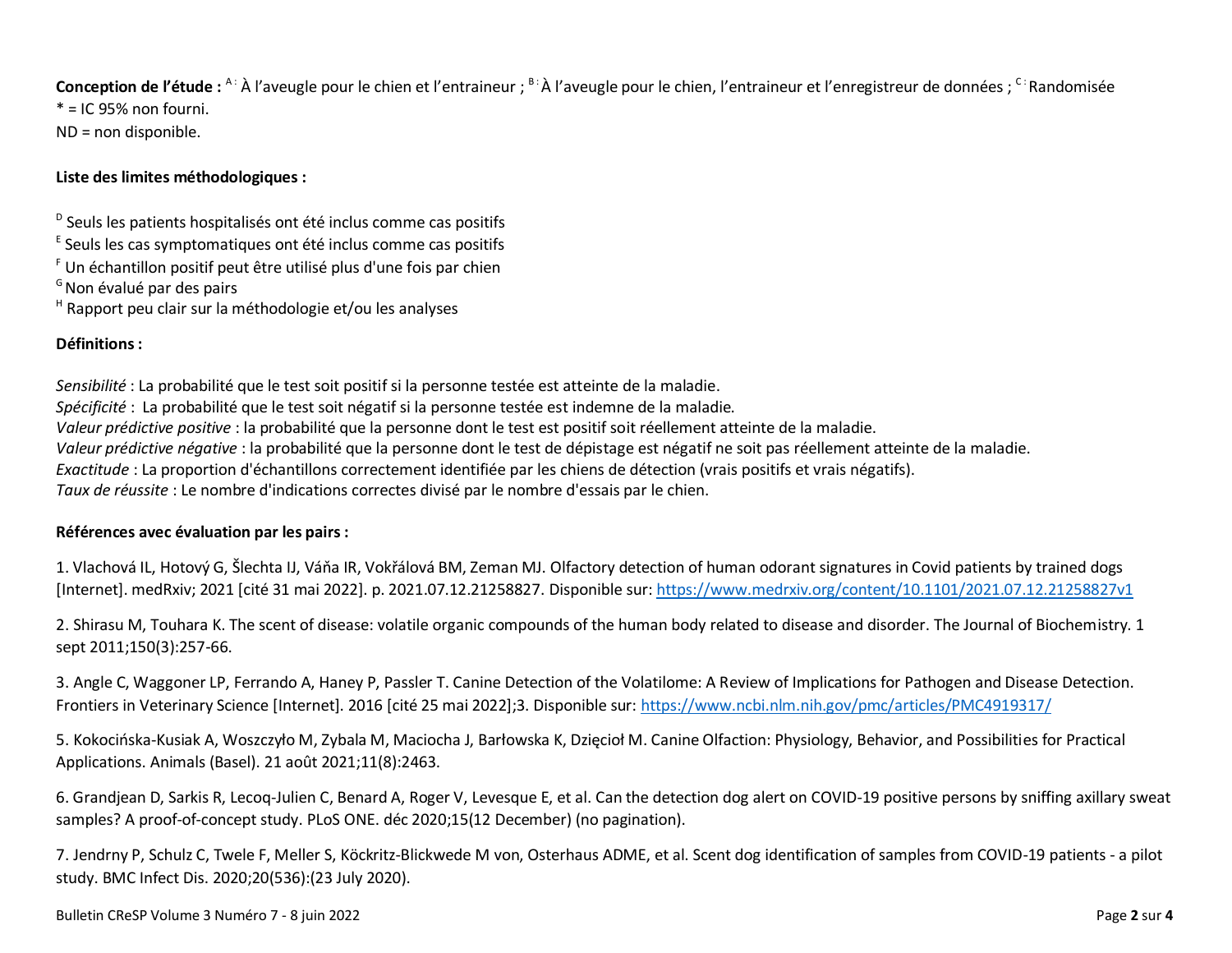9. Angeletti S, Travaglino F, Spoto S, Pascarella MC, Mansi G, Cesaris M de, et al. COVID-19 sniffer dog experimental training: which protocol and which implications for reliable sidentification? J Med Virol. 2021;93(10):5924‑30.

10. Essler JL, Kane SA, Nolan P, Akaho EH, Berna AZ, Deangelo A, et al. Discrimination of SARS-CoV-2 infected patient samples by detection dogs: a proof of concept study. PLoS ONE. 2021;16(4).

11. Hag-Ali M, AlShamsi AS, Boeijen L, Mahmmod Y, Manzoor R, Rutten H, et al. The detection dogs test is more sensitive than real-time PCR in screening for SARS-CoV-2. Commun Biol. 03 2021;4(1):686.

12.Jendrny P, Twele F, Meller S, Schulz C, von Kockritz-Blickwede M, Osterhaus A, et al. Scent dog identification of SARS-CoV-2 infections in different body fluids. BMC Infect Dis. 27 juill 2021;21(1):707.

13. Maia RCC, Alves LC, da Silva JES, Czyba FR, Pereira JA, Soistier V, et al. Canine Olfactory Detection of SARS-COV2-Infected Patients: A One Health Approach. Front. 2021;9:647903.

14. Ten Hagen NA, Twele F, Meller S, Jendrny P, Schulz C, von Kockritz-Blickwede M, et al. Discrimination of SARS-CoV-2 Infections From Other Viral Respiratory Infections by Scent Detection Dogs. Front Med (Lausanne). 2021;8:749588.

16. Eskandari E, Ahmadi Marzaleh M, Roudgari H, Hamidi Farahani R, Nezami-Asl A, Laripour R, et al. Sniffer dogs as a screening/diagnostic tool for COVID-19: a proof of concept study. BMC Infect Dis. 2021;21(1):243.

17. Grandjean D, Gallet C, Lecoq-Julien C, Sarkis R, Muzzin Q, Roger V, et al. SARS-COV-2 virus infected patient identification through canine olfactive detection on axillar sweat samples. medRxiv. 2021:2021.06.10.21257898.

18. Mendel J, Frank K, Edlin L, Hall K, Webb D, Mills J, et al. Preliminary accuracy of COVID-19 odor detection by canines and HS-SPME-GC-MS using exhaled breath samples. Forensic Sci Int. 2021;3:100155.

20. Chaber AL, Hazel S, Matthews B, Withers A, Alvergnat G, Grandjean D, et al. Evaluation of canine detection of COVID-19 infected individuals under controlled settings. Transbound Emerg Dis. 22 mars 2022;22:22.

21. Devillier P, Gallet C, Salvator H, Lecoq-Julien C, Naline E, Roisse D, et al. Biomedical detection dogs for the identification of SARS-CoV-2 infections from axillary sweat and breath samples \*. J Breath Res. juill 2022;16(3):11.

23. Guest C, Dewhirst SY, Lindsay SW, Allen DJ, Aziz S, Baerenbold O, et al. Using trained dogs and organic semi-conducting sensors to identify asymptomatic and mild SARS-CoV-2 infections: an observational study. J Travel Med. 2022;24:24.

24. Sarkis R, Lichaa A, Mjaess G, Saliba M, Selman C, Lecoq-Julien C, et al. New method of screening for COVID-19 disease using sniffer dogs and scents from axillary sweat samples. J Public Health (Oxf). 2022;44(1):e36-e41.

25. Kantele A, Paajanen J, Turunen S, et al. Scent dogs in detection of COVID-19: triple-blinded randomised trial and operational real-life screening in airport setting. BMJ Global Health 2022;7:e008024.